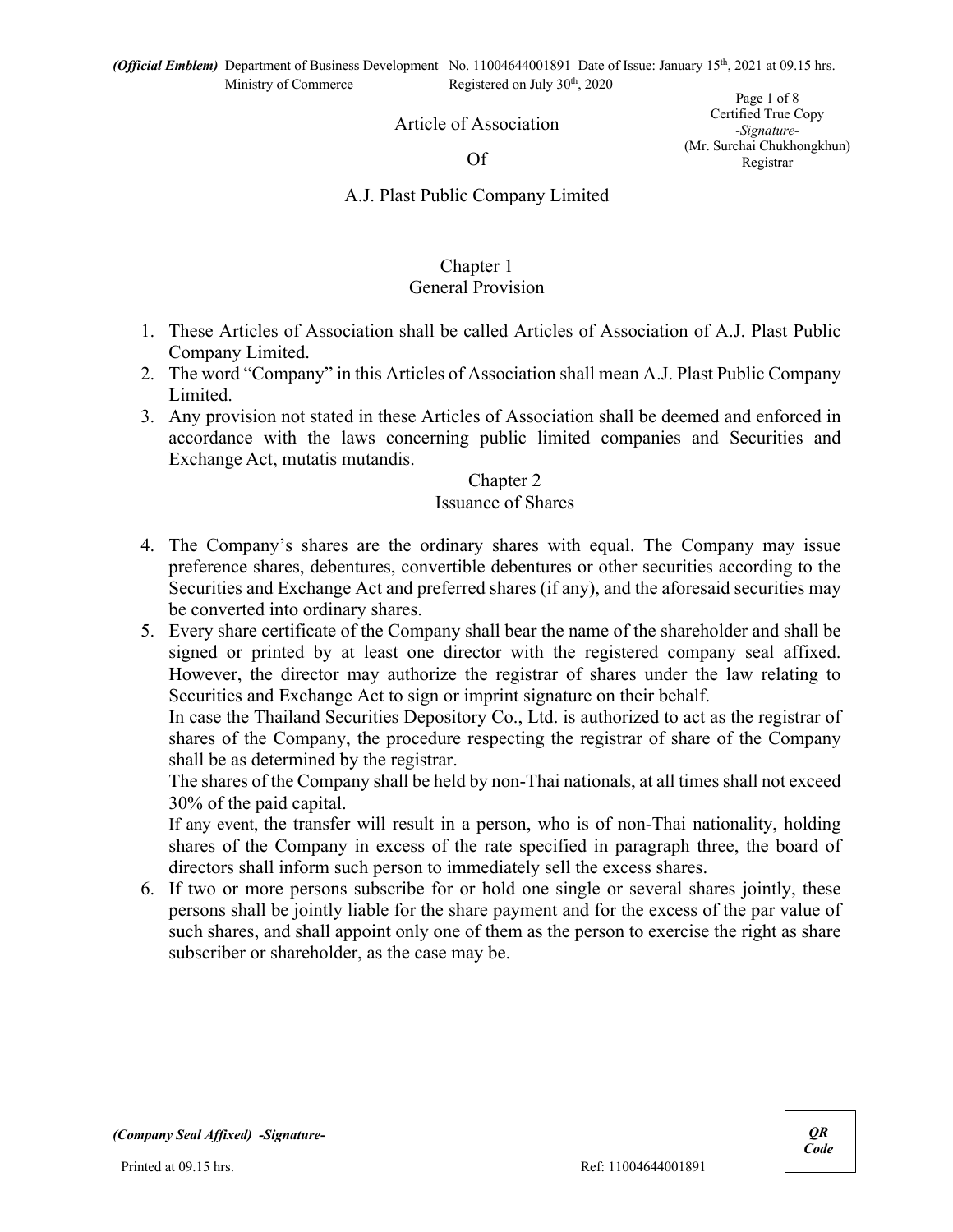Certified True Copy *-Signature-* (Mr. Surchai Chukhongkhun) Registrar

- 7. The Company shall issue the share certificate to shareholders within 2 months from the day the registrar has registered the Company or from the day the shares are fully paid where the Company sells remaining or newly shares issued after the registration of the Company.
- 8. In the event the share certificate has been lost, defaced or damaged, of which its essential statements have been faded or torn up, the shareholder may request the company to issue a new share certificate and the Company shall issue a new share certificate to replace the damaged one within the period determined by the law.

In the case that the share certificate is lost or destroyed, the shareholder shall produce evidence to the Company that the shareholder has reported the matter to the inquiry officer. In the case that the share certificate is obliterated or damaged, the shareholder shall return such obliterated or damaged certificate to the Company.

- 9. The Company may charge a fee of new share certificate issuance on behalf of the lost, damaged, defaced or damaged share certificate as set out by law.
- 10. The Company is forbidden from being the owner or pledging the Company's shares except the Company repurchases its own share from shareholders as per the laws related to public limited company.

If the Company buys back its own shares not exceeding 10% of the paid-up capital, Company's Board of Directors shall have the authority to approve such share purchase without the approval of the shareholder's meeting.

If the Company buys back its own shares exceeding 10% of the paid-up capital, the approval of the shareholder's meeting is required.

### Chapter 3

### Transfer of Shares

- 11. Share of the Company are freely transferable, except
	- (1) The transferring of shares results in company depriving of rights and benefits that the company is entitled as per the law or
	- (2) To preserve the ratio of Thai and foreign shareholders as determined in no. 5.
- 12. A transfer of shares shall be valid when the share certificate is endorsed by the transferor by specifying the name of the transferee, signed by both the transferor and the transferee and delivered to the transferee. The transfer of shares shall be effective against the Company upon the Company having received a request to register the transfer of the shares, but it shall be effective against a third party only after the Company has registered the transfer of shares in the shareholder register.

If the share transfer is duly made, the Company shall proceed the request for registration within 14 days from the day the request is received. If the share transfer is not duly made, the Company shall inform the applicant for registration within 7 days.

If the shares of the Company have been registered as the listed securities in the Stock Exchange of Thailand, the transfer of share shall be in accordance with the Securities and Exchange Act.



<sup>-2-</sup>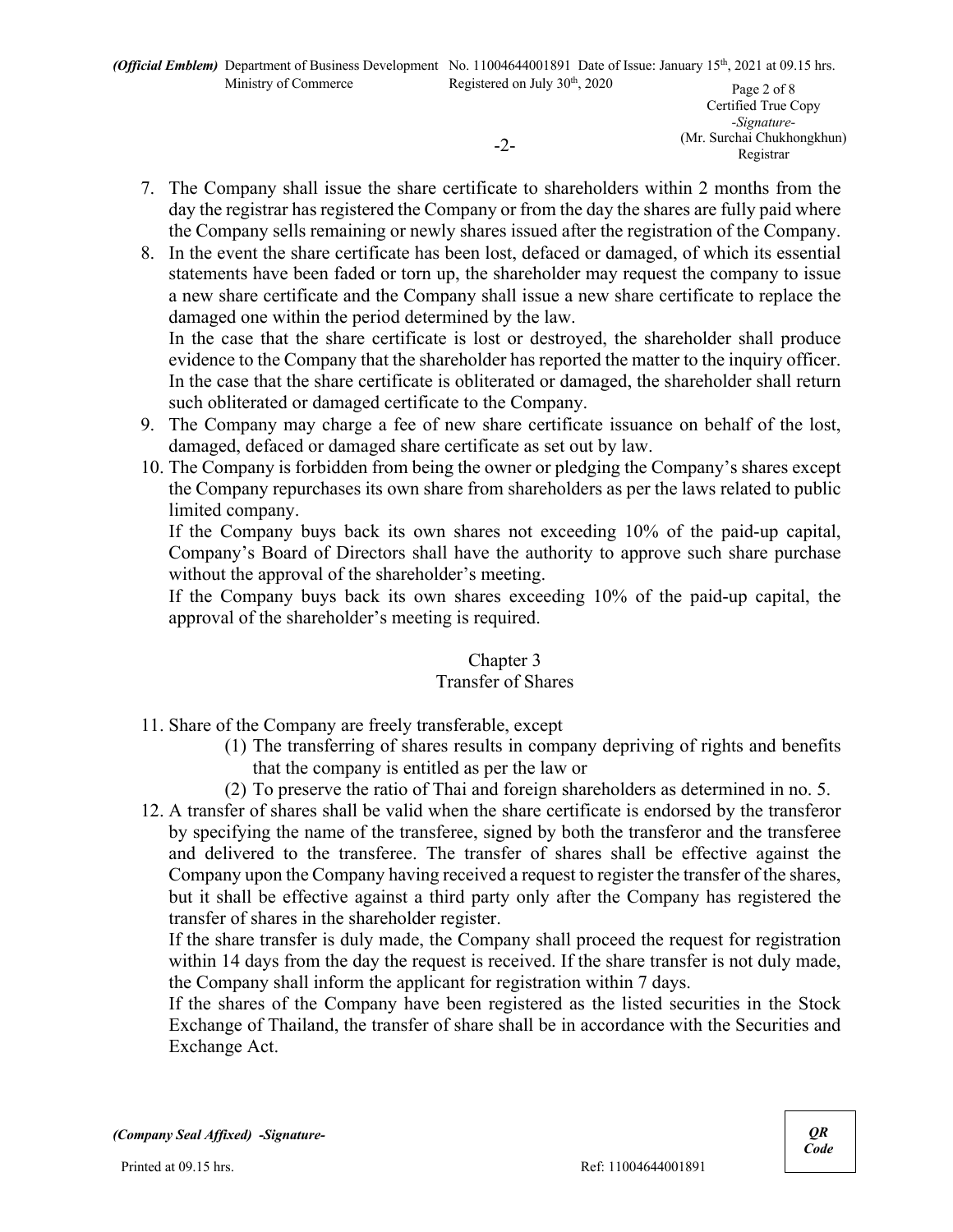13. In the case a shareholder of the company dies or becomes bankrupt causing any person to have a right of the shares, if such person has fully brought the share certificate and the duly evidence to produce to the Company, the share registrar of the Company shall register in order to issue new share certificate to such person within the duration of one month from the date the full evidence thereof has been received henceforth.

Registrar

14. During twenty one days before the day of shareholder's meeting to be held, the Company may close the registration book by announcing thereof in advance not less than 14 days at the head office and every branch office of the Company in order to inform the shareholders of such suspension.

# Chapter 4 Board of Directors

- 15. The Board of Directors of the Company shall consist of at least 5 directors, not less than one-half of whom must be resident in the kingdom. At least half of directors are required to complete the quorum.
- 16. At the meeting for electing the directors, one shareholder has one vote equal to one share per one vote. Each shareholder shall use all the votes that they have to elect a person or many persons to be director (s), but the votes cannot divide for any persons more or less. A person who gained maximum votes, in descending order of votes gained, shall be the elected directors equal to the number of the desired directors or should be elected at that time. In case the persons are elected in the descending order having the same votes but exceeding the desired number of the directors to be appointed or should be elected at that time, the Chairperson shall be the person making final vote thereof.
- 17. At the first meeting after the registration or every annual ordinary shareholders' meeting, there will be at least one-third of the directors to be retired from the positions, if the number of directors cannot be divided into three equal parts, a number of directors closest to onethird will resign from their posts.
- 18. The directors to retire from their office in the first and second years following the registration of the Company shall be determined by drawing lots. In any subsequent years, the directors who have been in office the longest shall retire. Retired directors may be reelected
- 19. Other than retirement from office by rotation, a director vacates office upon
	- (1) death
	- (2) resignation

(3) lacking qualifications or possessing prohibited description according to the laws concerning public limited company.

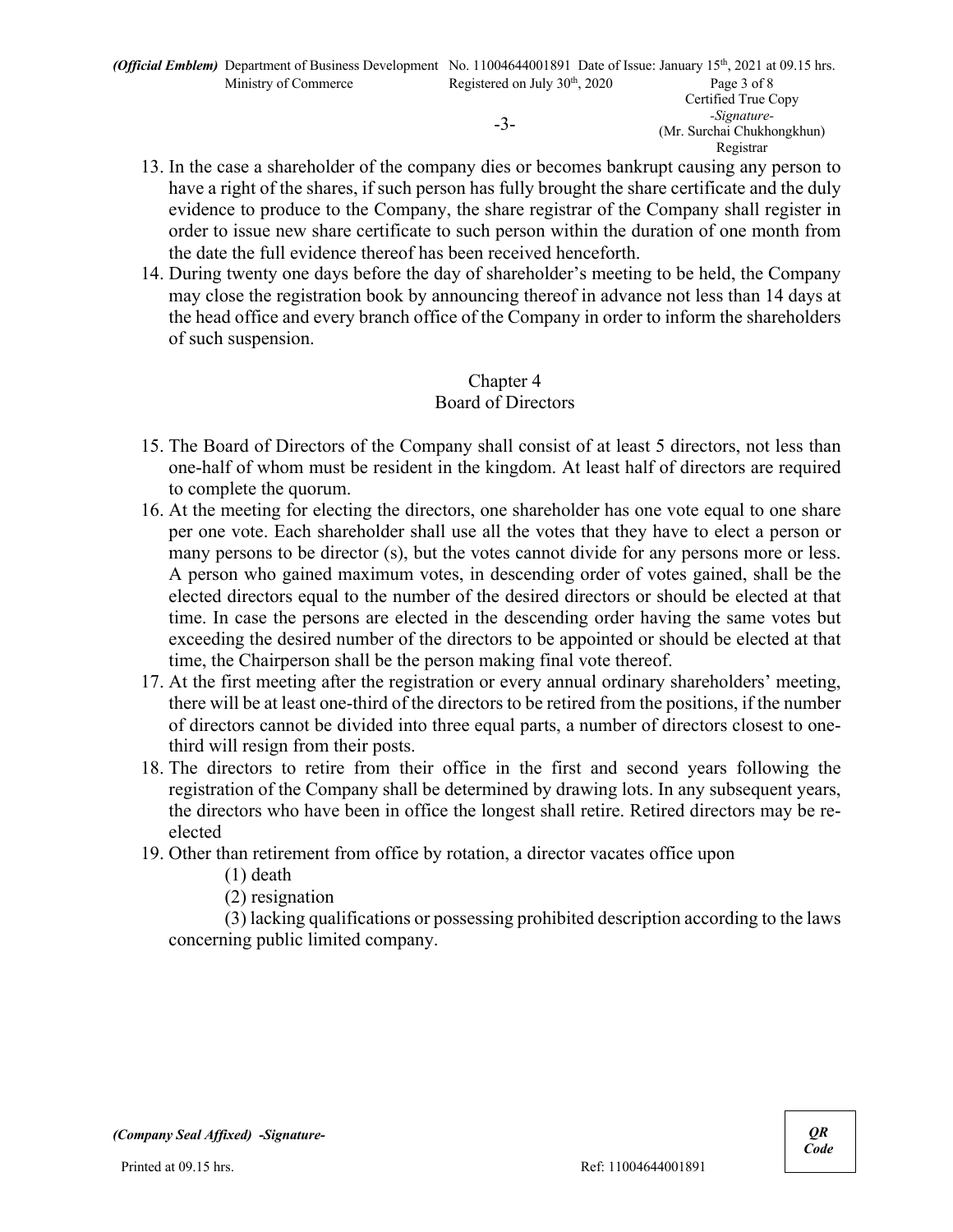-4-

Page 4 of 8 Certified True Copy *-Signature-* (Mr. Surchai Chukhongkhun) Registrar

(4) dismissal by the court order

(5) dismissal by resolution of a meeting of shareholders

- 20. Any director wishing to resign from office shall tender his resignation to the Company. The resignation shall have effect on the day the letter of resignation reaches the Company.
- 21. Where a vacancy occurs in the Board of Directors otherwise than by rotation, the Board of Directors shall elect a person who is qualified and does not possess any prohibited description according to law concerning public limited company as the replacement director at the following meeting of directors, except where the remainder of the duration of office of the directors is less than two months. The replacement director may retain his office only for the remainder of the duration of office of the director whom he replaces. The resolution of the Board of Directors under paragraph one must be supported by a vote of not less than three-fourths of the number of subsisting directors.
- 22. In case there are many vacancies in the Board of Directors but there remaining directors, the remaining directors may act in the name of the Board except the remaining director do not constitute a quorum as per no. 15, in such case the remaining directors may act only in the matters pertaining to the arrangement for a shareholders' meeting to elect directors to fill the vacancies.
- 23. The board of directors shall hold a meeting three months per time. The chairman shall call the meeting. If more than two directors call for a meeting, the chairman shall appoint a date for the meeting within fourteen days from the day of receiving the request.
- 24. The chairman or person assigned by the chairman shall send a notice summoning the meeting to the directors not less than seven days prior to the date of the meeting. However, in the case that there arises the necessity and urgency to safeguard the rights and interest of the Company, a meeting may be convened by other means and the date of the meeting may be scheduled sooner.

For the board of directors meeting, the meeting may be held through electronic media. However, it shall be in accordance with the laws.

25. All decisions of a meeting shall be passed by a majority votes. In case of an equality of votes, the chairman of the meeting shall have an additional vote as the casting vote.

26. The directors shall comply with all laws, the objects and the Article of Association of the Company as well as the resolution of the shareholders' meetings.

The Board of Directors may assign one or several directors or any other persons to be the management committee to perform one or several works of the business, with or without any conditions or to perform any acts on the director's behalf.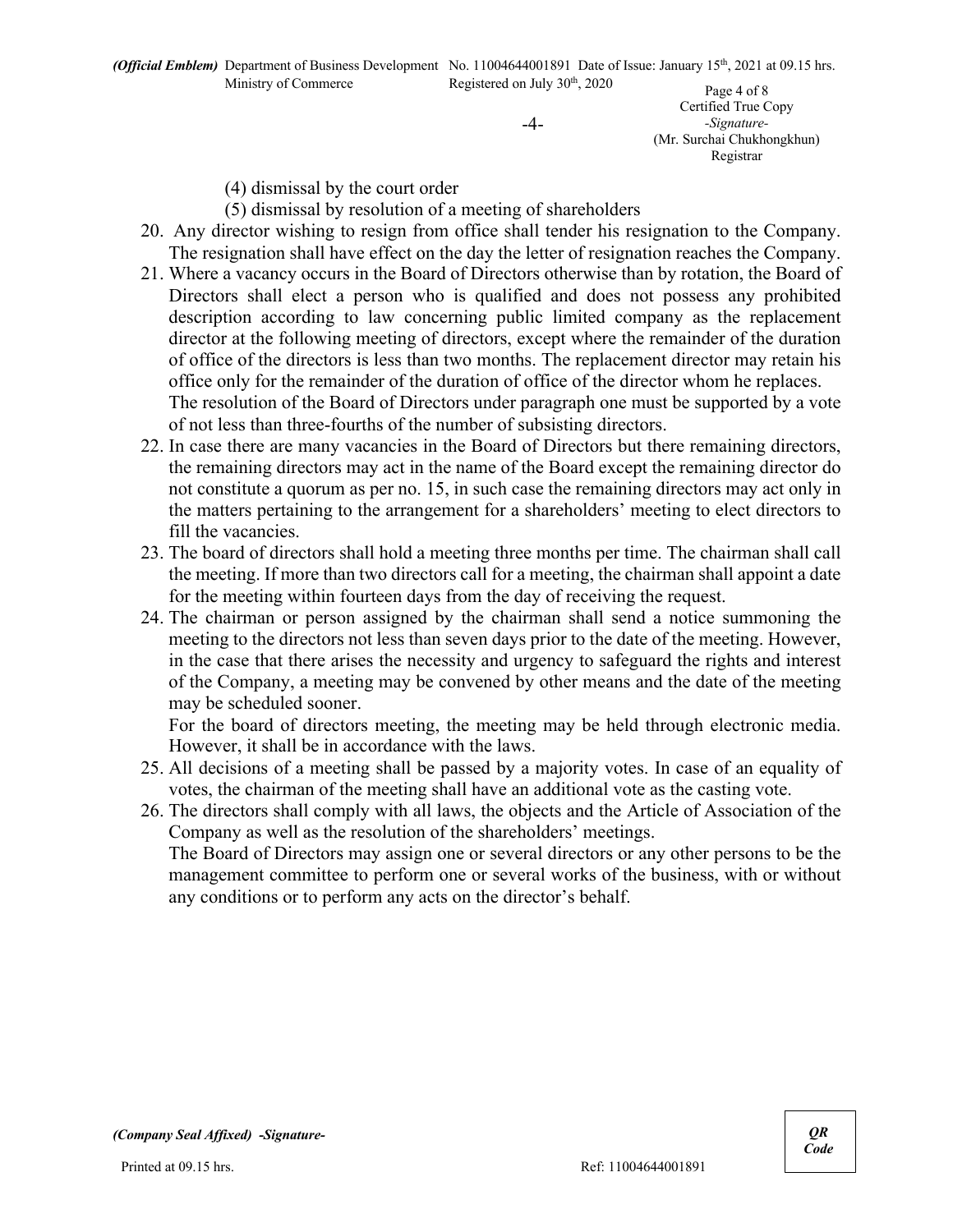Page 5 of 8 Certified True Copy *-Signature-* (Mr. Surchai Chukhongkhun) Registrar

In the event the Company or its subsidiaries enter into any act which is related to receiving or selling of assets of the Company or its subsidiaries as per the Announcement of The Stock Exchange of Thailand concerning the connecting transaction of the registered companies or receiving or selling of assets of registered companies, as the case maybe, the Company shall act in accordance with the rules and procedures of the Announcement.

- 27. For the director who shall affix signature binding the company, the chairman or vicechairman shall affix signature with the Company's seal or two directors shall jointly affix signature with Company's seal. The Board of Director shall have the authority to determine and amend the name of directors who can act on behalf of the Company.
- 28. The Company shall not pay money or give any other asset to the directors except remuneration in the form of salary, annuity, meeting allowances, gratuity or bonus.

# Chapter 5

# Meeting of Shareholders

- 29. The Board of Directors shall arrange for a meeting of shareholders to be held as annual ordinary meeting within four months from the ending date of each accounting period of the Company. All other meetings of shareholders shall be called extraordinary meetings. The Board of Directors may summon an extraordinary meeting of shareholders whenever they think appropriate or when the shareholders holding the combined shares of not less than one-fifth of the total sold share or when at least twenty-five shareholders holding the combined shares of not less than one-tenth of the total sold share have signed their names in a letter asking for the Board of Directors to arrange an extraordinary meeting. The said letter must clearly specify the purpose of the meeting requested and the Board of Directors must hold such a meeting within one month from the receipt date of the shareholders' letter.
- 30. The Board of Directors must issue the invitation of each shareholders meeting that mentions the venue, the date and time, the meeting agenda, and the issues to be proposed including proper details. The said invitation must also mention as to whether an issue is proposed for acknowledgement, approval or consideration, as the case may be, and the opinions of the Board of the Directors on each issue must be included. The invitation must be sent to the shareholders at least seven days prior to the meeting date. At least three days before the meeting date, the said invitation must be advertised in the newspaper for three consecutive days.

For the shareholders' meeting, the Company may arrange the meeting via electronic means, which comply with the rule and procedures as prescribed by law. The invitation must be sent to the shareholders at least seven days prior to the meeting date informing the method of conducting the meeting.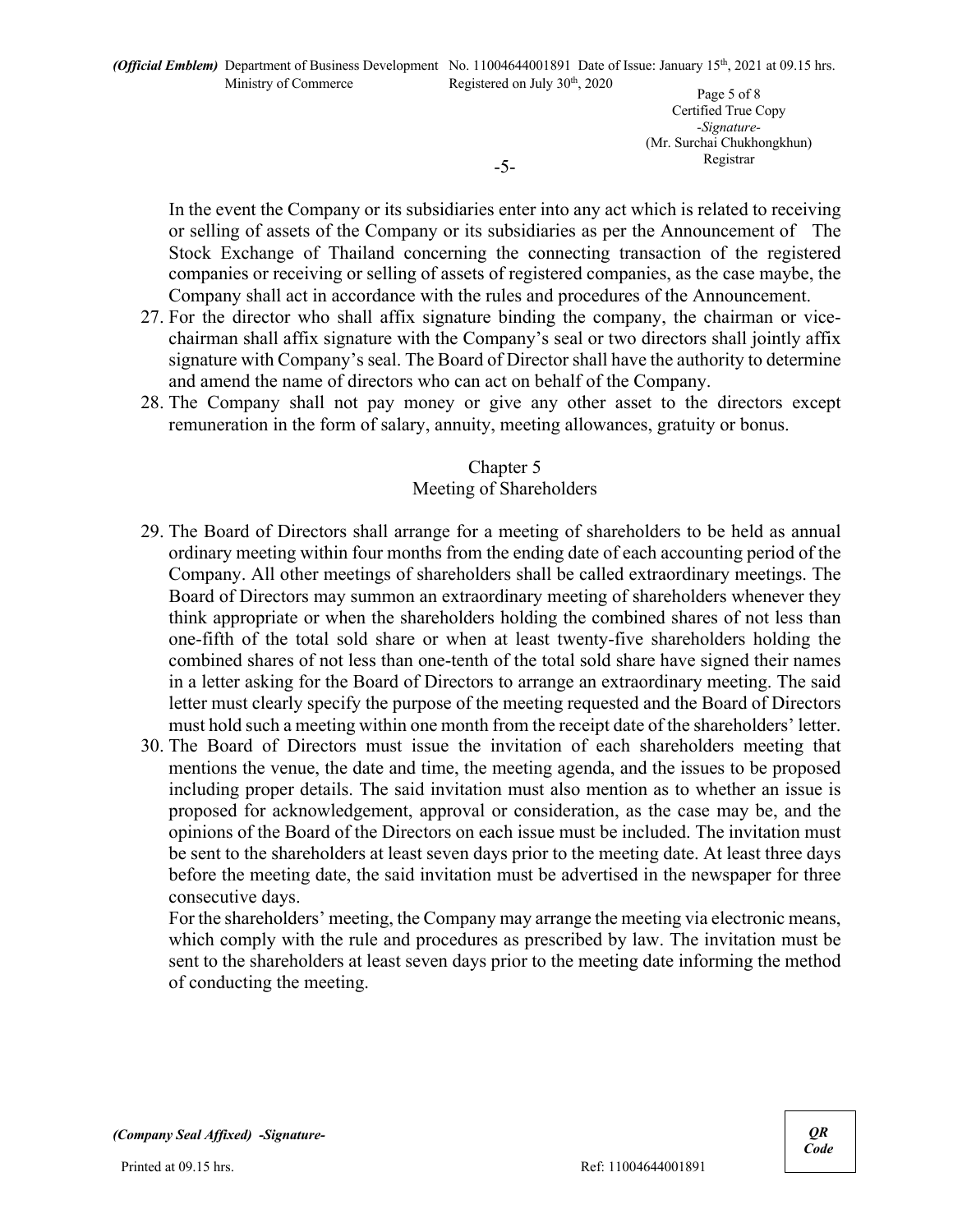*-Signature-* (Mr. Surchai Chukhongkhun) Registrar

31. The Board of Director shall send the documents in accordance with the law to the shareholders together with the invitation for the annual ordinary meeting.

-6-

- 32. The quorum necessary at a meeting of shareholders shall be a number of not less than twenty-five shareholders or their proxies (if any) or a number of not less than one-half of the total number of shareholders who represent an aggregate number of not less than onethird of the total number of issues shares.
- 33. In case of the elapsing of one hour of the shareholders, meeting coupled with the failure of the shareholders to adhere to the stipulated quorum requirement as per no. 32, if that shareholders meeting has been summoned by the request of the shareholders, that meeting is to be cancelled. But if that meeting has not been called by the request of the shareholders, a new one is to be arranged and the invitation must be sent to shareholders at least seven days prior to the meeting date. The next meeting needs not abide by the quorum mandate.
- 34. The chairman of the board of directors shall act as a chairman of the meeting. In the event, where the chairman of the board is not present at the meeting or is unable to perform his or her duty, the vice-chairman shall act as the chairman. If the vice-chairman shareholders is not present at the meeting or is unable to perform, the shareholders shall elect the one of the shareholders to act as a chairman.
- 35. The duty of the chairman is to control the meeting according to the Articles of Association of the Company. The meeting shall proceed according to the agendas respectively as specified in the notice unless the shareholders' meeting resolved to change the agenda by the affirmative votes of the shareholders holding not less than two-thirds of the shareholders attending the meeting.
- 36. All the shareholders have the right to attend all the meetings.
- 37. Any shareholder may appoint in writing any person as his proxy-holder to attend and vote on his behalf at such meeting. The proxy-holder shall submit the proxy to the Chairman of the Board of Directors or the person designated by the chairman of the board of directors at the place of the meeting before the proxy-holder attends the meeting.
- 38. In casting votes, each shareholder shall have voting rights equal to the number of shares held, one vote for each share of which he is holder. Any shareholder who has in resolution, a special interest in any matter, shall not be entitled to vote on such matter, except voting for the election of directors.
- 39. In case of an equality of votes, the chairman of the meeting shall have an additional vote as the casting vote.
- 40. Businesses that should be transacted at an annual ordinary meeting are as follows:
	- (1) Consideration of the annual report of the Board of Directors;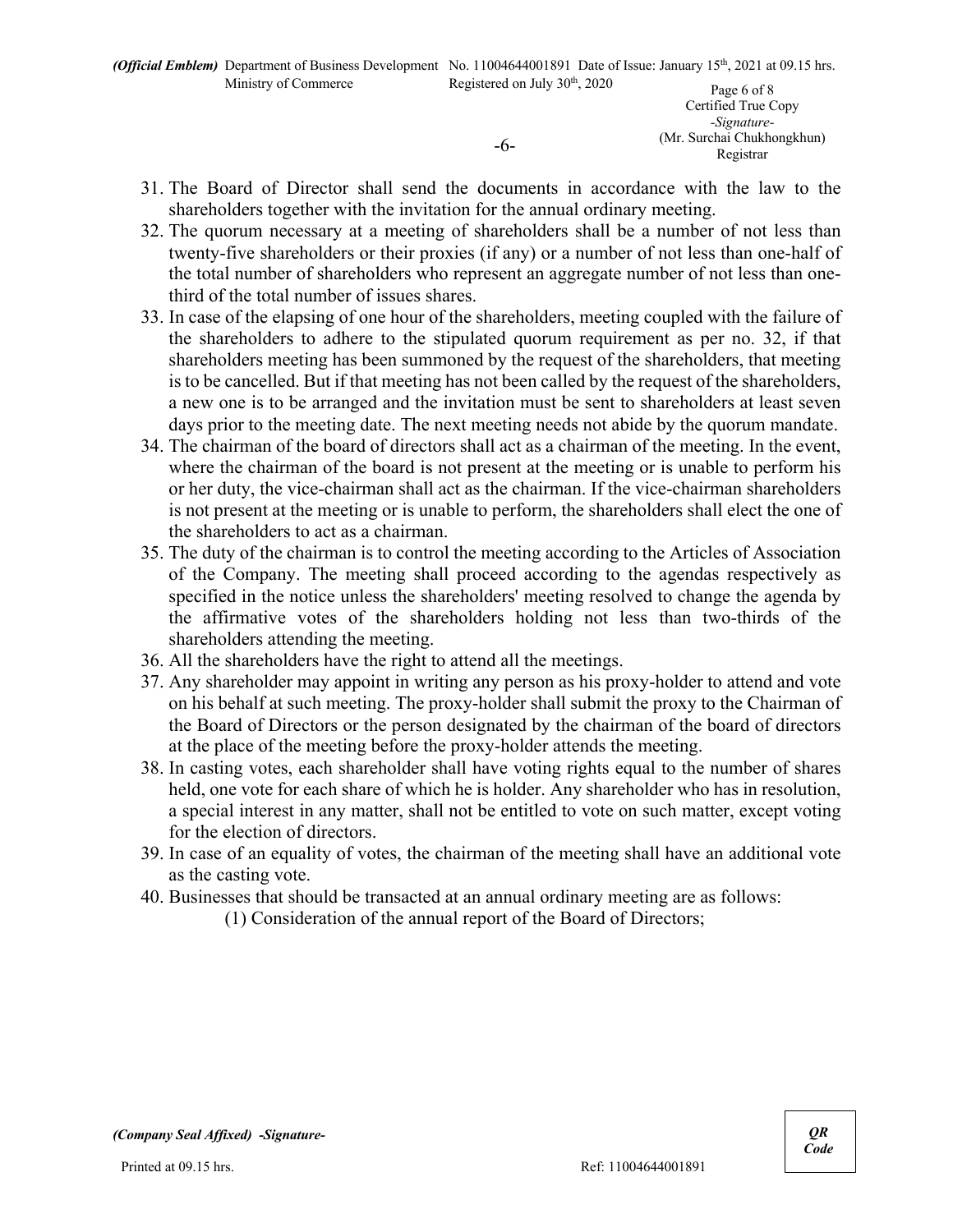-7-

Page 7 of 8 Certified True Copy *-Signature-* (Mr. Surchai Chukhongkhun) Registrar

(2) Consideration and adoption of the balance sheet and the profit and loss account;

- (3) Consideration of the appropriation of profit;
- (4) Election of Directors to replace those who retire by rotation;
- (5) Appointment of auditors and fixing of the auditors' fee;

### Chapter 6

### Accounting Finance and Auditing

- 41. The accounting period of the Company begins on  $1<sup>st</sup>$  January and ends on  $31<sup>st</sup>$  December of each year.
- 42. When seem suitable, a balance sheet and a profit and loss account for half year indicating the profit and loss.
- 43. The Company must appropriate a certain portion of the net profit for the year as reserve at not less than 5 percent of the year less the amount of accumulated loss (if any) until the reserve reaches not less than 10 percent of the registered capital of the Company except the law has determined to have an increase in the reserve capital.
- 44. No dividend shall be paid otherwise than out of profits. If the Company has incurred accumulated losses, no dividend shall be paid.

Dividend shall be distributed by the number of shares and in the same amount for each share except specified otherwise for preferred shares. Payment of dividend requires the approval of the shareholders in meeting.

The Board of Directors may pay interim dividends to the shareholders from time to time when they consider that such is justified by the profits of the Company and report it to the following meeting of shareholders

Payment of dividends shall be made within one month from the date resolved by the meeting of shareholders or the Board of Directors, as the case may be, and shall be notified to the shareholders in writing, and the notice of the payment of dividends shall also be advertised in a newspaper. In the event, the company could not sell all the registered shares or the company has registered for the increase in capital, the Company may pay whole or some of the dividends by issuing new ordinary shares for the shareholders by the approval of the shareholders' meeting.

- 45. The auditor must not hold office as a Director, staff member, employee or any other officer of the Company.
- 46. The account auditor must attend any shareholder meeting that takes into consideration the financial statements and the loss and profit accounts including the accounting problems of the company so that he can clarify details of the account auditing to the shareholders.